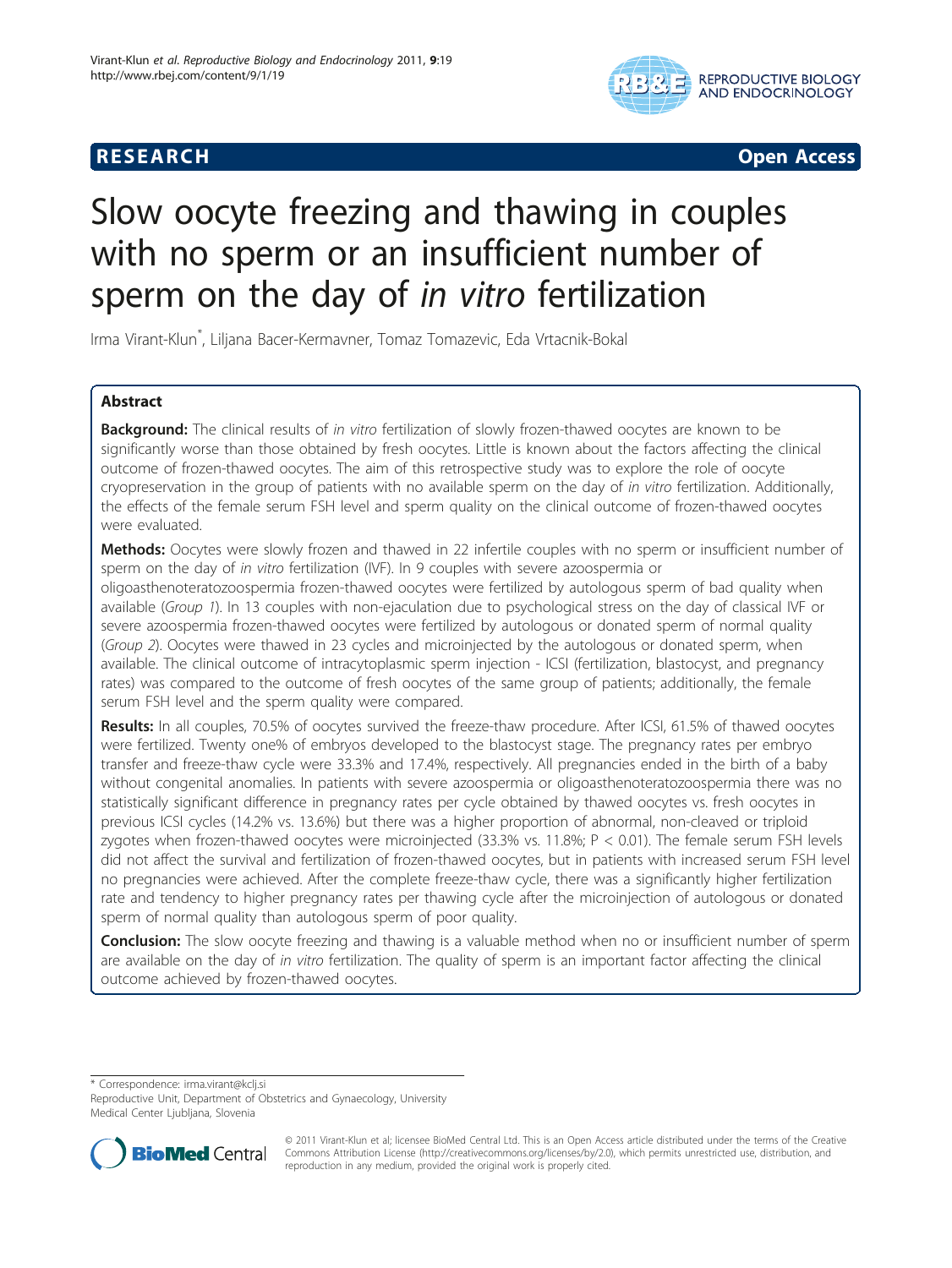#### Background

The slow freezing method is widely used to freeze human oocytes, both for fertility preservation and in routine IVF programmes. After 5 years of storage in liquid nitrogen, oocytes cryopreserved with a slow cooling-rapid thawing protocol can develop in vitro to the blastocyst stage and produce a live birth [[1\]](#page-6-0).

Clinical results obtained after in vitro fertilization of slowly frozen-thawed oocytes are known to be significantly worse than those obtained with fresh oocytes [[2,3\]](#page-6-0). Despite this fact, oocyte cryopreservation provides the pregnancy rate of about 14% per freeze-thaw cycle and should be offered to patients with surplus oocytes in cases of inapplicability of embryo cryopreservation [[4\]](#page-6-0). The success of human oocyte cryopreservation depends on morphological and biophysical factors that could influence oocyte survival after thawing [[5](#page-6-0)]. At slow freezing, oocytes are frozen with a low concentration of cryoprotectant and may therefore result in a small amount of intra- and extracellular-ice crystal formation, which can damage them. It has been confirmed that slow freezing damages some fine structures of the oocyte, including the meiotic spindle and the zona pellucida. Both the meiotic spindle and the zona pellucida undergo significant changes during slow freezing procedure [[6\]](#page-6-0). The meiotic spindle becomes thinner and structurally less organized (lower retardance), whereas the zona pellucida becomes thicker and its inner layer looses structural organization, as revealed by polarized light microscopy [\[6](#page-6-0)].

Little is known about the factors affecting the clinical outcome after using frozen-thawed oocytes in in vitro fertilization programme. Morphological changes of the oocyte during freeze-thaw procedure seem to be unrelated to the patient's age or body mass index, but zona pellucida variations in thickness and retardance are significantly related to ovarian responsiveness; patients with a higher response to gonadotrophins produce oocytes that are better able to preserve their characteristics after freezing-thawing [[6\]](#page-6-0).

The aim of this retrospective study was to explore the role of oocyte cryopreservation in the group of patients with no available sperm on the day of in vitro fertilization; additionally, the effect of the female serum FSH levels and sperm quality on the clinical outcome of frozen-thawed oocytes were evaluated.

#### Methods

In this retrospective study, mature (metaphase II) oocytes were cryopreserved in couples with no sperm or insufficient number of sperm to fertilize oocytes on the day of in vitro fertilization, to be fertilized when sperm available. In Group 1 couples frozen-thawed oocytes were fertilized by autologous sperm of bad quality when available. Their oocytes were cryopreserved, because there were no sperm due to severe azoospermia or oligoasthenoteratozoospermia. In severe azoospermia there was no or insufficient number of sperm in frozenthawed testicular tissue cryopreserved at the time of a previous diagnostic biopsy. These patients were diagnosed with Sertoli Cell Only Syndrome (SCOS) with focal spermatogenesis or with severe hypospermatogenesis. In patients with severe oligoasthenoteratozoospermia there were no sperm in 2 subsequent ejaculates. In Group II couples frozen-thawed oocytes were fertilized by autologous or donated sperm of normal quality. In these couples it was not possible to obtain sperm for fresh oocyte fertilization on the day of in vitro fertilization because of severe psychological stress of normospermic partners or severe azoospermia. The semen was considered normal at the concentration of > 20 million sperm per milliliter and > 50% of motile sperm according to the WHO criteria, and at > 14% of morphologically normal sperm according to Kruger's strict criteria. Cryopreserved oocytes were thawed and fertilized when sperm were available. In couples of *Group 1*, thawed oocytes were microinjected by autologous sperm after improvement of the semen quality or testicular biopsy. In couples of Group 2, thawed oocytes were microinjected by the fresh autologous sperm of normal quality obtained on the day of oocyte thawing in couples with a normospermic partner or by frozen-thawed donated sperm of normal quality in couples with severe azoospermia. Eeach sperm donation cycle was approved by

the Slovenian Assisted Reproduction Authority. This research was approved by the National Medical Ethics Committee; participants agreed to participate in the study by signing an informed consent form.

#### Ovarian stimulation

For controlled ovarian hyperstimulation we used recombinant FSH (Follitropin alfa) (rFSH) (Gonal F; Industria Farmaceutica Serono S.p.A, Bari, Italy) in combination with GnRH agonist buserelin (Suprefact; Hoechst AG, Frankfurt/Main, Germany).

In the GnRH agonist protocol ovarian stimulation was performed using GnRH agonist buserelin administered from day 22 of the cycle in a daily dose of 0.6 ml (600 pg) s.c. After 14 days, pituitary desensitization was checked by  $E_2$  determination and B-mode ultrasound scan. Once the criteria for desensitization were fulfilled ( $E_2 \leq 0.05$ ) nmol/l, follicles  $\leq$  5 mm in diameter and endometrial thickness  $\leq 5$  mm), ovarian stimulation with a daily dose of 225 IU rFSH was started. GnRH agonist administration was continued until HCG administration. HCG (Pregnyl; N.V. Organon, Oss, The Netherlands) in a dose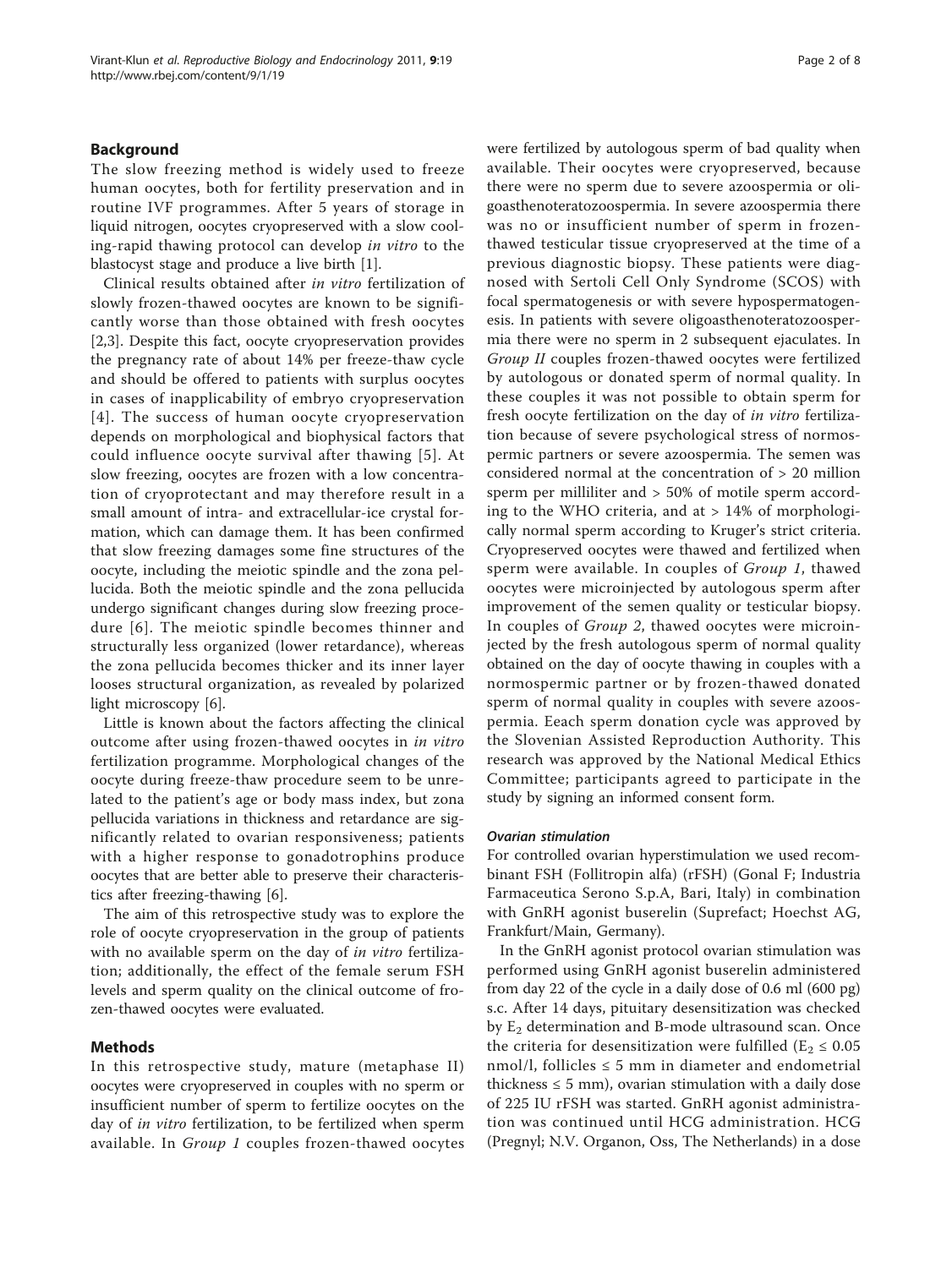of 10,000 IU was administered when 3 or more follicles reached a diameter of 18 mm. Oocyte retrieval was performed 34-36 h after HCG administration.

## Slow oocyte freezing

Before freezing, oocytes were denuded in hyaluronidase (SynVitroHydase, Origio, Denmark) to evaluate their maturity, and washed 3 times in Flushing Medium (Origio, Denmark). Up to 2 hours after ultrasoundguided retrieval, mature - metaphase II oocytes with extruded polar body were frozen in OocyteFreeze Media (Origio, Denmark). They were washed in PBS and then incubated in the Freezing solution 1: 1.5 M propanediol in PBS for 15 minutes at room temperature and in the Freezing solution II: 1.5 M propanediol and 0.3 M sucrose in PBS for 15 minutes at room temperature. All PBS included human serum albumin and alpha/beta globulins. At most 2 oocytes were transferred into one 0.3 ml CBS ™ high-security straw (BioSystem, France) with weighted 40 mm identification rod (BioSystem, France). Then, they were cooled in the Air Liquide Machine (France) in liquid nitrogen vapour using the following programme: from  $20^{\circ}$ C to -8 $^{\circ}$ C at  $2^{\circ}$ C/min, from -8°C to -30°C at 0.3°C/min, and from -30°C to -150°C at 50°C/min. At -8°C a manual seeding was performed. After cooling, the straws with oocytes were stored in liquid nitrogen (-196°C) until use.

## Rapid oocyte thawing

When used, oocytes were warmed for 40 seconds at the room temperature. They were subsequently transferred into 4 thawing OocyteThaw solutions (Origio, Denmark) - Thawing solution I: 1.5M propanediol and 0.2 M sucrose in PBS for 5 min at room temperature, Thawing solution II: 0.5 M propanediol and 0.2 M sucrose in PBS for 5 min at room temperature, Thawing solution III: 0.2 M sucrose for 10 min at room temperature, Thawing solution IV: PBS for 10 min at room temperature, and placed in a  $CO_2$ -incubator for 10 minutes. All PBS included human serum albumin and alpha/beta globulins. Then oocytes were transferred into the fresh, preincubated Universal IVF Medium (Origio, Denmark) and incubated in a  $CO_2$ -incubator at 6%  $CO_2$  in air before microinjection. Oocytes were considered to have survived, if they had unchanged morphology, normal-bright cytoplasm, and zona pellucida of normal appearance. Degenerated oocytes had abnormal shape, damaged zona pellucida, and brown cytoplasm.

## ICSI

Each thawed oocyte was put into a droplet of Sperm Preparation Medium (Origio, Denmark) under paraffin oil (Origio, Denmark). Partner's semen, testicular tissue or frozen-thawed donated sperm was prepared by the density

gradient centrifugation on a concentration gradient (100% vs. 40%) of PureSperm (NidaCon, Sweden) and washing in Sperm Preparation Medium (Origio, Denmark). The pellet was used to perform 'swim-up' technique. Up to 2 hours after thawing, the microinjection of oocytes was performed without using the PVP as described elsewhere [[7\]](#page-6-0). After microinjection, oocytes were washed and transferred into the Universal IVF Medium.

## Fertilization, embryo culture and transfer

The next day, 20 to 24 hours after microinjection the oocyte fertilization was checked for observation of the number of pronuclei and polar bodies. Normal diploid zygotes had 2 pronuclei and 2 polar bodies. Triploid and not-cleaved zygotes were not used for transfers.

## Embryo culture

All embryos were cultured in BlastAssist sequential media (Origio, Denmark) to the blastocyst stage. On days 2 and 3 they were cultured in M1 medium and on days 4 and 5 in M2 medium. On day 5 embryos were classified according to their developmental stage into blastocysts, expressing the inner cell mass, trophectoderm, and blastocoele cavity, compacted morulae or arrested embryos. At most 2 embryos at the blastocyst or morula stage were transferred into the uterus by the TDT catheter set (CCD, Neuilly, France). One blastocyst was transferred in couples with only one embryo developed to the blastocyst stage; when more embryos developed to the blastocyst stage, two blastocysts were transferred into the uterus. Embryos were transfered in a natural or modified natural cycle, as described elsewhere [[8](#page-6-0),[9\]](#page-6-0). Supernumerary blastocysts were cryopreserved on day 5 or 6 by slow freezing program [\[10](#page-6-0)].

#### **Pregnancy**

Biochemical pregnancy was confirmed by the positive serum beta-HCG test 15 days after the embryo transfer, and clinical pregnancy by ultrasound scan of gestational sac and embryo heart beats 14 days after the positive beta-HCG test. The data on the live births were provided by the Unit of Obstetrics of our department. The data about the congenital anomalies of children born after the fertilization of frozen-thawed oocytes were retrieved from the medical records of the Unit of Pediatrics which performs the systematic follow-up of children born after assisted reproduction methods.

## **Statistics**

The correlation between the female serum FSH levels (normal:  $< 10$  IU/L), and semen quality and the clinical outcome after using frozen-thawed oocytes was evaluated by the Pearson and Spearman correlation coefficients.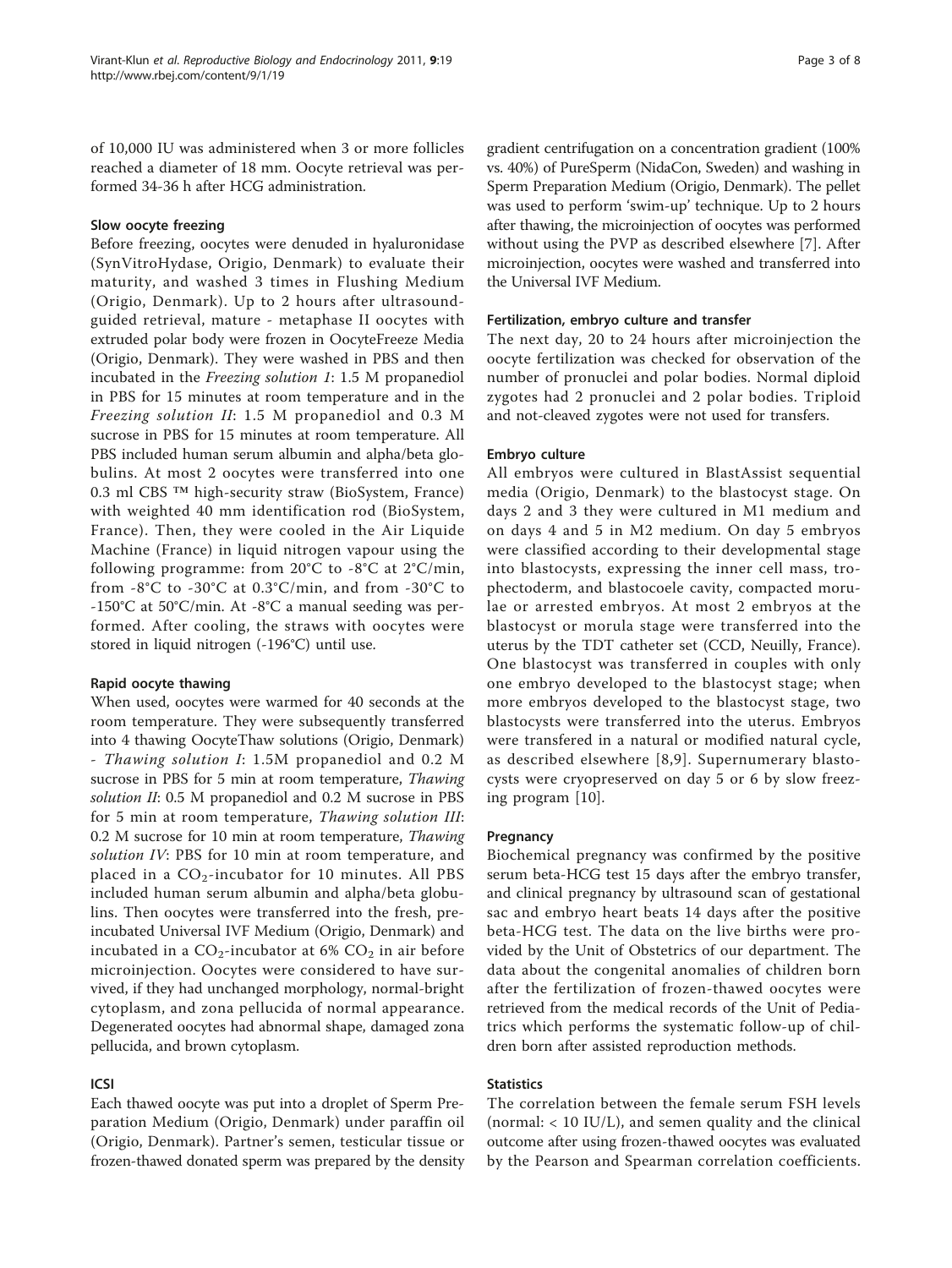Differences between the groups were evaluated by the Chi-Square test. Statistical significance was set at  $P < 0.05$ .

#### Results

The mean duration of frozen oocyte storage until thawing was 1 year (min. 0.3 year - max. 2 years). In 23 thawing cycles in 22 couples with the mean female age 31.7 years (range 27 - 40) 70.5% of oocytes survived the freeze-thaw procedure (Table 1). After ICSI, 61.5% of thawed oocytes were fertilized and 21% of embryos developed to the blastocyst stage (Table 1).

In 12 (52%) thawing cycles embryos were transferred into the uterus and 4 pregnancies were achieved, yielding a 33.3% pregnancy rate per embryo transfer and a 17.4% pregnancy rate per freeze-thaw cycle, respectively. As shown in Table 1, there was a tendency for higher pregnancy rates per embryo transfer and per thawing cycle in Group 2 couples when compared to Group 1 couples (42.8% and 23.1% vs. 20% and 11.1%, respectively). All pregnancies were singleton and ended in births of babies with no congenital anomalies.

Table 1 Clinical outcome of oocyte freezing and thawing in patients with no sperm or insufficient number of sperm on the day of in vitro fertilization

|                                                 | Group 1<br>Frozen oocytes to be fertilized with autologous                     | Group 2<br>Frozen oocytes to be fertilized            | <b>TOTAL</b>           |
|-------------------------------------------------|--------------------------------------------------------------------------------|-------------------------------------------------------|------------------------|
|                                                 | sperm of poor quality in severe azoospermia or<br>oligoasthenoteratozoospermia | with autologous or donated<br>sperm of normal quality |                        |
| <b>OOCYTE FREEZING</b>                          |                                                                                |                                                       |                        |
| Patients                                        | 9                                                                              | 13                                                    | 22                     |
| Mean female age<br>(years)                      | 31.3 (range 28-36)                                                             | 31.9 (range 27-40)                                    | 31.7 (range 27 - 40)   |
| Female indications<br>of infertility            | 4 (44.4%)                                                                      | 10 (76.9%)                                            | 14                     |
| Freezing cycles                                 | 9                                                                              | 14                                                    | 23                     |
| Frozen metaphase II<br>oocytes                  | 83                                                                             | 83                                                    | 166                    |
| Mean number of<br>frozen oocytes per<br>patient | 9.2 (min. 4-max. 14)                                                           | 6.4 (min. 4-max. 12)                                  | 7.2 (min. 4 - max. 14) |
| <b>OOCYTE THAWING</b>                           |                                                                                |                                                       |                        |
| Patients                                        | 9                                                                              | 13                                                    | 22                     |
| Thawing cycles                                  | 10                                                                             | 13                                                    | 23                     |
| Thawed metaphase<br>Il oocytes                  | 83                                                                             | 83                                                    | 166                    |
| Thawed metaphase<br>Il oocytes per cycle        | 8.3 (min. 4-max. 14)                                                           | 6.4 (min. 4-max. 12)                                  | 7.2 (min. 4 - max. 14) |
| Thawed metaphase<br>Il oocytes per<br>patient   | 9.2 (min. 4-max.14)                                                            | 6.4 (min. 4-max. 12)                                  | 7.5 (min. 4 - max. 14) |
| Survived oocytes                                | 56 (67.5%)                                                                     | 61 (73.5%)                                            | 117 (70.5%)            |
| Fertilized oocytes<br>after ICSI                | 38 (40.9%)                                                                     | 34 (55.7%)                                            | 72 (61.5%)             |
| Embryos                                         | 23                                                                             | 34                                                    | 57                     |
| Blastocysts                                     | $\overline{4}$                                                                 | 8                                                     | 12                     |
| Blastocyst rate                                 | 17.4%                                                                          | 23.5%                                                 | 21.0%                  |
| Embryo transfers (ET)                           | 5                                                                              | 7                                                     | 12                     |
| Double embryo<br>transfers                      | $\overline{4}$                                                                 | $\overline{7}$                                        | 11                     |
| Pregnancies                                     | 1                                                                              | 3                                                     | $\overline{4}$         |
| Clinical pregnancy<br>rate per ET               | 20.0%                                                                          | 42.8%                                                 | 33.3%                  |
| Clinical pregnancy<br>rate per thawing<br>cycle | 11.1%                                                                          | 23.1%                                                 | 17.4%                  |
| Birth of a child                                | $\overline{1}$                                                                 | 3                                                     | 4                      |

All differences between the two groups were not statistically significant.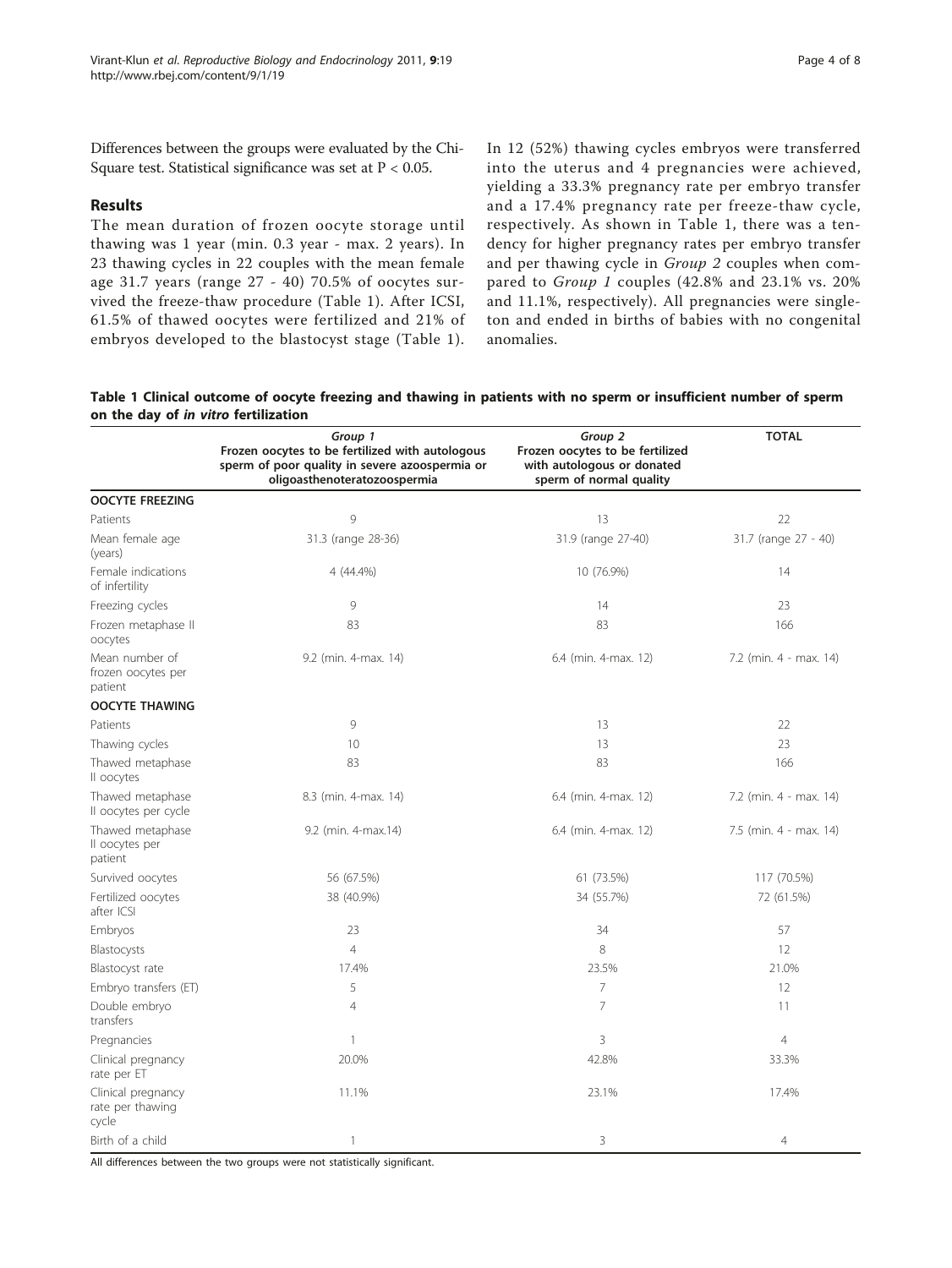## Table 2 Clinical outcome of ICSI using frozen-thawed oocytes in comparison with fresh oocytes in previous ICSI cycles in patients with severe azoospermia or oligoasthenoteratozoospermia

|                                      | ICSI in patients with severe<br>azoospermia or<br>oligoasthenoteratozoospermia |                          |
|--------------------------------------|--------------------------------------------------------------------------------|--------------------------|
|                                      | Fresh<br>oocytes                                                               | Frozen-thawed<br>oocytes |
| Patients                             | 13                                                                             | 13                       |
| ICSI cycles                          | 22                                                                             | 14                       |
| Injected oocytes                     | 171                                                                            | 111                      |
| Fertilized oocytes                   | 85 (50.0%)                                                                     | 51 (67.1%)               |
| Non-cleaved or triploid<br>zygotes   | $10(11.8\%)*$                                                                  | 17 (33.3%)*              |
| Embryos                              | 78                                                                             | 34                       |
| Blastocysts                          | 20                                                                             | 8                        |
| Blastocyst rate                      | 25.6%                                                                          | 23.5%                    |
| Embryo transfers (ET)                | 18                                                                             | 7                        |
| Pregnancies                          | 3                                                                              | $\mathfrak{D}$           |
| Clinical pregnancy rate per ET       | 17.0%                                                                          | 28.6%                    |
| Clinical pregnancy rate per<br>cycle | 13.6%                                                                          | 14.2%                    |
| Birth of a child                     | 3                                                                              | 2                        |

\*Statistically significant difference as evaluated by the Chi-Square test at  $P < 0.01$ .

As shown in Table 2, in patients with severe azoospermia or oligoasthenoteratozoospermia (Group 1) there were no statistically significant differences in fertilization, blastocyst, and clinical pregnancy rates per cycle obtained by frozen-thawed oocytes vs. fresh oocytes in previous ICSI cycles performed over the time period from 0.3 year to 2.3 years before oocyte thawing (67.1% vs. 50.0%, 23.5 vs. 25.6%, and 14.2% vs. 13.6%, respectively). However, after the microinjection of frozen-thawed oocytes, there was a significantly higher proportion of non-cleaved or triploid zygotes in comparison with fresh oocytes (33.3% vs. 11.8%;  $P <$ 0.01). In 2 from 14 (14.3%) oocyte thawing cycles patients did not arrive to the embryo transfer because of non-cleaved or triploid zygotes, whereas in the previous cycles with fresh oocytes none of patients haven't arrive to the embryo transfer because of non-cleaved or triploid zygotes.

The mean serum FSH level in female patients was 7.4 (min. 4.1-max. 18.0) IU/L. In 18 oocyte thawing cycles performed in 18 patients with a normal serum FSH level there was approximately the same oocyte survival rate than in 4 thawing cycles performed in 3 patients with increased FSH level (70.4% vs. 67.0%). In patients with normal and increased serum FSH levels the same percentage (40%) of thawed oocytes were normally fertilized and developed into the embryos. In patients with normal serum FSH levels 4 (22,2%) pregnancies were achieved, whereas none of patients with the increased serum FSH levels became pregnant.

When in Group 2 patients with severe azoospermia or oligoasthenoteratozoospermia frozen-thawed oocytes were microinjected with frozen-thawed donor sperm of normal quality, the fertilization rate was significantly higher than after the microinjection of autologous sperm of poor quality (72.2% vs. 40.9%;  $P < 0.05$ ) in Group 1 patients, as shown in Table 3. There was also a tendency to a higher clinical pregnancy rate after the microinjection of normal sperm than after the microinjection of sperm of poor quality (25.0% vs. 11.1%), as shown in Table 3. Similarly, in Group 2 patients the clinical pregnancy rate per freeze-thaw cycle achieved by the microinjection of autologous sperm of normal quality was comparable to the microinjection of donated sperm of normal quality (22.2% vs. 25.0%).

After ICSI of frozen-thawed oocytes, 4 blastocysts were cryopreserved in 2 patients: in one patient 1 blastocyst and in another one 3 blastocysts. After thawing, all blastocysts (100%) were survived and were completely non-damaged according to the morphological

Table 3 Clinical outcome of injection of frozen-thawed donor sperm of normal quality vs. autologous fresh sperm of poor quality into frozen-thawed oocytes

|                                                    | ICSI of frozen-thawed oocytes in couples with<br>severe azoospermia or<br>oligoasthenoteratozoospermia |                                                                                        |  |
|----------------------------------------------------|--------------------------------------------------------------------------------------------------------|----------------------------------------------------------------------------------------|--|
|                                                    | <b>DONOR SPERM</b><br>(normal quality)                                                                 | <b>AUTOLOGOUS</b><br><b>EJACULATED OR</b><br><b>TESTICULAR SPERM (poor</b><br>quality) |  |
| Patients                                           | $\overline{4}$                                                                                         | 9                                                                                      |  |
| ICSI cycles                                        | 4                                                                                                      | 10                                                                                     |  |
| Mean female<br>age (years)                         | 31.2 (range 28 - 38)                                                                                   | 31.1 (range 28 - 37)                                                                   |  |
| Injected oocytes                                   | 18                                                                                                     | 93                                                                                     |  |
| Fertilized<br>oocytes                              | 13 (72.2%)*                                                                                            | 38 (40.9%)*                                                                            |  |
| Embryos                                            | 11                                                                                                     | 23                                                                                     |  |
| Blastocysts                                        | $\overline{4}$                                                                                         | $\overline{4}$                                                                         |  |
| Blastocyst rate                                    | 36.4%                                                                                                  | 17.4%                                                                                  |  |
| Embryo transfers<br>(ET)                           | $\overline{2}$                                                                                         | 5                                                                                      |  |
| Pregnancies                                        | 1                                                                                                      | 1                                                                                      |  |
| Clinical<br>pregnancy rate<br>per ET               | 50.0%                                                                                                  | 20.0%                                                                                  |  |
| Clinical<br>pregnancy rate<br>per thawing<br>cycle | 25.0%                                                                                                  | 11.1%                                                                                  |  |
| Birth of a child                                   | 1                                                                                                      | 1                                                                                      |  |

\*Statistically significant difference as evaluated by the Chi-Square test at  $P < 0.05$ .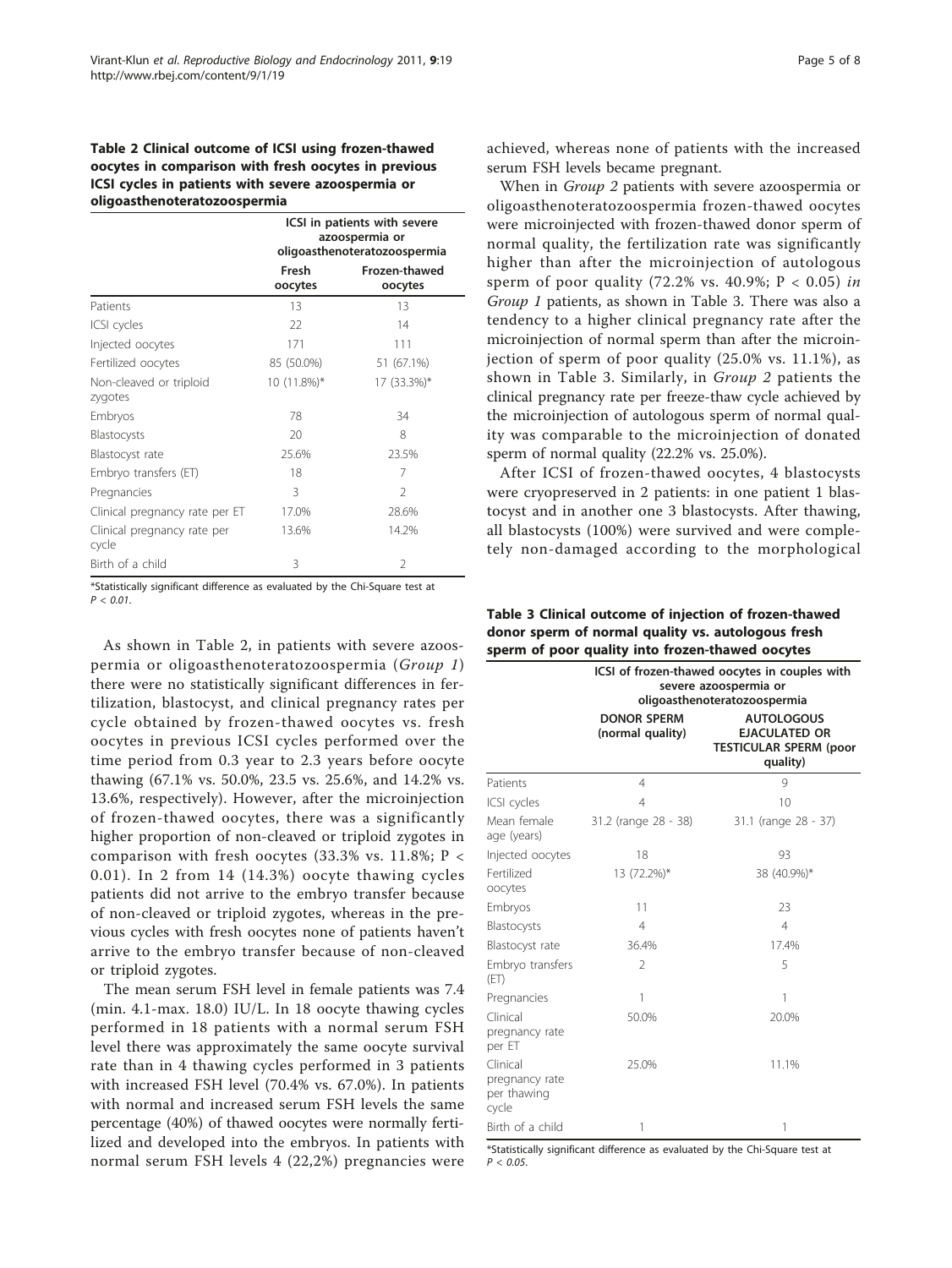criteria. All thawed blastocysts were transferred into the uterus, but both patients did not become pregnant.

## **Discussion**

The results of this study show that the slow oocyte freezing and thawing is a valuable method in patients with no or insufficient number of sperm available on the day of in vitro fertilization.

In this study, mature oocytes were frozen for up to 2 hours after the ultrasound-guided oocyte retrieval. In line with other researchers, mature oocytes which were slowly frozen within this time period yielded a higher amount of good quality embryos after ICSI than oocytes, slowly frozen beyond that time period [[11\]](#page-6-0). The time at which oocyte cryopreservation is performed plays a key role in the clinical outcome of frozen-thawed oocytes and should be performed at less than 40 hours after HCG administration [[12](#page-6-0)]. Cryoprotectant 1,2-propanediol and increased concentration 0.3 M sucrose were used to optimize the oocyte slow freezing procedure [[5\]](#page-6-0).

In all patients included into this study, an overall 33.3% pregnancy rate per embryo transfer and a 17.4% pregnancy rate per thaw cycle were obtained. These pregnancy rates could be compared to the results of other groups performing slow oocyte freezing [[4,13,14](#page-6-0)]. Albani et al. reported that the pregnancy and implantation rates achieved by slowly frozen and thawed oocytes steadily improved from respectively 6.7% and 2.4% in 2001 to 15% and 8.2% in 2007 [\[15](#page-6-0)]. The results of this study showed that the results after slow oocyte freezing and thawing were better after fertilization of thawed oocytes by autologous or donated sperm of normal quality than after fertilization by autologous sperm of bad quality. Pregnancy rates achieved by fertilization of thawed oocytes by sperm of normal quality were higher than results reported by other groups [\[4,13](#page-6-0)-[15\]](#page-6-0): 23.1% per thawing cycles by autologous sperm and 25,0% per thawing cycles by donated sperm thus indicating that normal sperm quality in male partner or decision for donated sperm of normal quality is an additional indication for slow oocyte freezing when no sperm available on the day of in vitro fertilization. The general data of this study - pregnancy rates achieved by the frozenthawed oocytes allow us to counsel future patients in our clinical practice who face a similar situation of not being able to collect sperm on the day of oocyte retrieval and in vitro fertilization.

In the group of men with severe azoospermia or oligoasthenoteratozoospermia, there was no difference in the clinical outcome of frozen-thawed oocytes inseminated by ICSI when compared to their previous ICSI attempts with fresh oocytes. The fertilization and blastocyst rates did not differ between ICSI cycles using fresh and frozen-thawed oocytes. But, there was a significantly higher proportion of non-cleaved or triploid zygotes after insemination of frozen-thawed oocytes by ICSI. This might be related to the disturbances of oocyte meiotic spindle and some other disturbances during slow freezing and thawing procedures as confirmed by several basic studies in animal models [[16](#page-6-0)-[18](#page-6-0)], and also in humans [[19](#page-6-0)-[22\]](#page-7-0).

In spite of increased percentage of non-cleaved or triploid zygotes, the normal blastocyst rate, a high pregnancy rate per embryo transfer (33.3%), and births of babies with no congenital anomalies in this study showed that the negative effect of slow oocyte freezing and thawing might be expressed at the stage of zygote (especially non-cleaved), and not later, at the embryo stage.

The negative effect of increasing female age on the oocyte and embryo quality has been well established [[23-27\]](#page-7-0), but it should be emphasized that the mean age of women in the present study was 31.7 years (range 27 - 40), lower than the mean age of our in vitro fertilization program (34.7 years). Molinari et al. have found that the morphological changes of oocytes during the freeze-thaw procedure seem to be unrelated to the patient's age [[6\]](#page-6-0). But, there are no data available in the literature on clinical outcomes of slow oocyte freezing and thawing in older women. We cannot make any conclusions about the affect of female age on the outcome of oocyte freeze-thawing in this study, because included women were too young. In terms of serum FSH level it should be noted that most women included in this study had normal levels of serum FSH levels and had a normal ovarian response to the hormonal stimulation, thus providing the possibility to freeze the mean number of 7.2 mature oocytes per a patient. In women with normal and increased serum FSH levels the oocyte survival and fertilization rates after freeze-thawing procedures did not differ significantly. Although in all patients blastocysts or morulae were transferred, 4 pregnancies were achieved in women with normal serum FSH levels, while none of women with increased serum FSH levels became pregnant. This might reflect worse quality of oocytes and embryos in patients with increased serum FSH levels.

On the other hand we found that the sperm quality affected the outcome of ICSI using frozen-thawed oocytes. The results obtained by frozen-thawed oocytes microinjected with autologous or donated sperm of normal quality were better than after the microinjection of autologous sperm of poor quality. It is generally known that in infertile men, sperm of poor quality are related to a higher level of impaired DNA integrity (i.e., DNA fragmentation), which might result in a lower fertilization potential, worse embryo development, and spontaneous abortion [[28](#page-7-0),[29](#page-7-0)].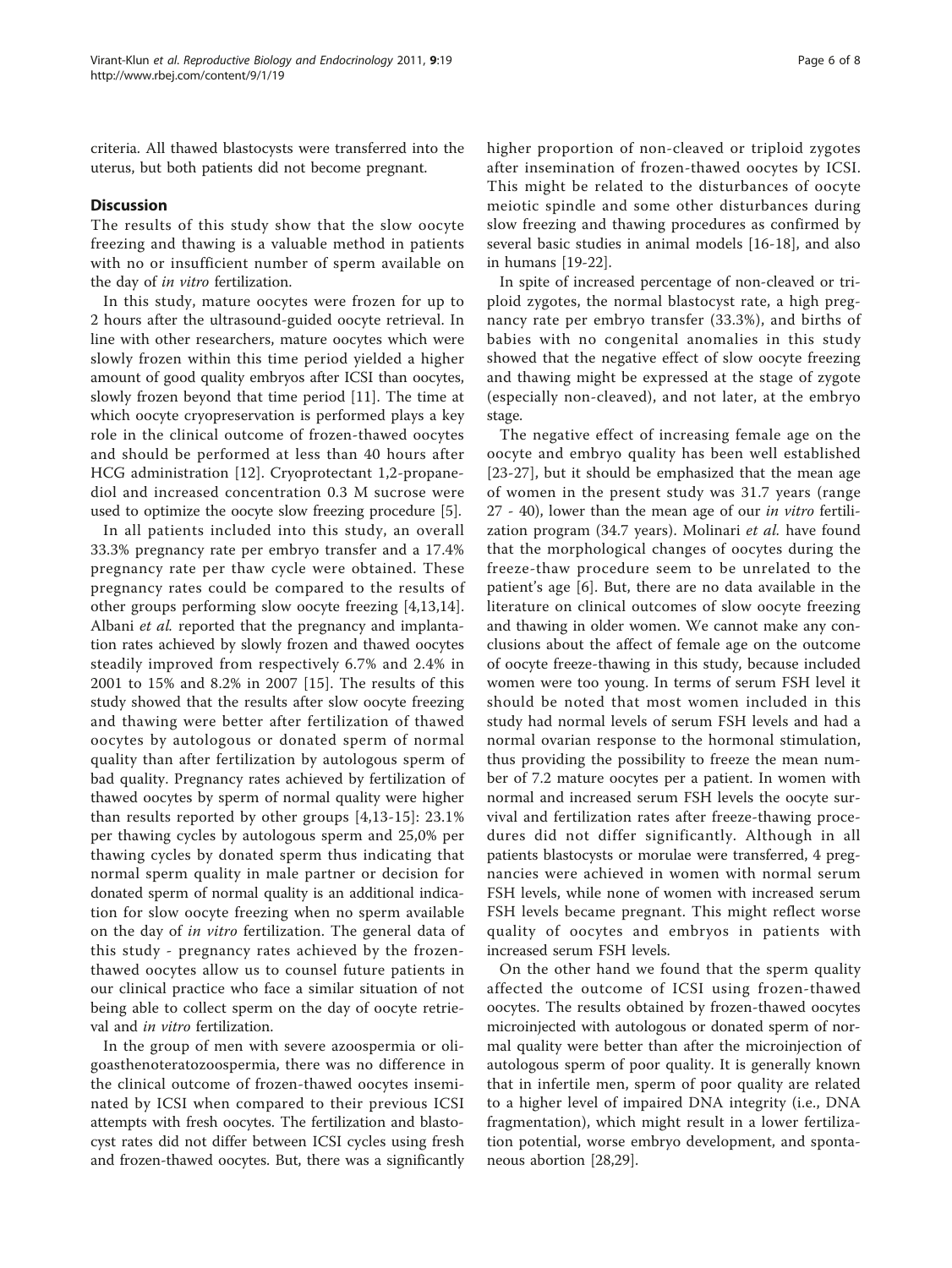<span id="page-6-0"></span>All neonates, born in this study were normal and did not have any congenital malformations. Although short term neonatal outcomes were evaluated in this study, we do not have long term infant outcomes for these oocyte thawing cycles. Previous studies suggested that the incidence of congenital malformations in neonates after fertilization of frozen-thawed oocytes was not increased [[30](#page-7-0)]; there was any difference in the occurrence of congenital malformations between the live borns after oocyte slow freezing and naturally conceived infants. The best way to study long-term outcomes would be to set up a birth registry which is already in the works [\[30](#page-7-0)].

The results of this study showed, that slow oocyte freezing and thawing in infertile couples with no sperm available on the day of in vitro fertilization seem to be safe methods, expressing their negative effects at the zygote level and resulting in births of healthy newborns. New method - oocyte vitrification results in high pregnancy rates [[31-33\]](#page-7-0), and seems to inflict less damage to spindle integrity and chromosome alignment during oocyte cooling [[34](#page-7-0),[35\]](#page-7-0), although it might pose a problem of due to a very high concentration of potentially toxic cryoprotectant in the vitrification solution. It is known, that high concentrations of cryoprotectants could induce in vitro chromosomal damage in eukaryotic cells [[36\]](#page-7-0). Some studies showed that in human oocytes subjected to vitrification some histones were modified: H3K9 methylation and H4K5 acetylation were increased [[37](#page-7-0)]; it was proposed, that both of these histone modifications could be useful markers to monitor epigenetic perturbations induced by various experimental vitrification protocols [[37](#page-7-0)]. Properly controlled follow-up studies of neonatal outcomes, and child long-term follow-up studies for all oocyte cryopreservation techniques are needed and have already been proposed [[38\]](#page-7-0).

Slow oocyte freezing and thawing is a valuable method when no or insufficient number of sperm are available on the day of *in vitro* fertilization. The quality of sperm is an important factor affecting the clinical outcome achieved by frozen-thawed oocytes. The results of this study allow us to counsel future patients in our clinical practice who face a similar situation of not being able to collect sperm on the day of oocyte retrieval and in vitro fertilization.

#### Acknowledgements

This research was funded by the Slovenian Research Agency, grant no. J3-0415.

#### Authors' contributions

IVK was a leader of the research project, who introduced the program of oocyte cryopreservation into the IVF Lab practice. She made all the calculations, evaluated the clinical outcome, and drafted the manuscript. LBK practically performed most of the oocyte freeze-thawing procedures. TT and

EVB performed the ovarian stimulation and preparation of patients for the transfer of embryos after microinjection of frozen-thawed oocytes. All authors read and approved the final manuscript.

#### Competing interests

The authors declare that they have no competing interests.

#### Received: 28 August 2010 Accepted: 2 February 2011 Published: 2 February 2011

#### References

- 1. Parmegiani L, Fabbri R, Cognigni GE, Bernardi S, Pocognoli P, Filicori M: [Blastocyst formation, pregnancy, and birth derived from human oocytes](http://www.ncbi.nlm.nih.gov/pubmed/18402940?dopt=Abstract) [cryopreserved for 5 years.](http://www.ncbi.nlm.nih.gov/pubmed/18402940?dopt=Abstract) Fertil Steril 2008, 90:e7-10, 2014.
- 2. Oktay K, Cil AP, Bang H: [Efficiency of oocyte cryopreservation: a meta](http://www.ncbi.nlm.nih.gov/pubmed/16818031?dopt=Abstract)[analysis.](http://www.ncbi.nlm.nih.gov/pubmed/16818031?dopt=Abstract) Fertil Steril 2006, 86:70-80.
- 3. Borini A, Levi Setti PE, Anserini P, Luca RD, Santis LD, Porcu E, La Sala GB, Ferraretti A, Bartolotti T, Coticchio G, Scaravelli G: [Multicenter observational](http://www.ncbi.nlm.nih.gov/pubmed/20047739?dopt=Abstract) [study on slow-cooling oocyte cryopreservation: clinical outcome.](http://www.ncbi.nlm.nih.gov/pubmed/20047739?dopt=Abstract) Fertil Steril 2010, 94:1662-1668.
- 4. Borini A, Coticchio G: [The efficacy and safety of human oocyte](http://www.ncbi.nlm.nih.gov/pubmed/19806512?dopt=Abstract) [cryopreservation by slow cooling.](http://www.ncbi.nlm.nih.gov/pubmed/19806512?dopt=Abstract) Semin Reprod Med 2009, 27:443-449.
- 5. Fabbri R, Porcu E, Marsella T, Rocchetta G, Venturoli S, Flamigni C: [Human](http://www.ncbi.nlm.nih.gov/pubmed/11228204?dopt=Abstract) [oocyte cryopreservation: new perspectives regarding oocyte survival.](http://www.ncbi.nlm.nih.gov/pubmed/11228204?dopt=Abstract) Hum Reprod 2001, 16:411-416.
- 6. Molinari E, Revelli A, Racca C, Piane LD, Massobrio M: [Slow-freezing](http://www.ncbi.nlm.nih.gov/pubmed/20219427?dopt=Abstract)[induced changes of birefringent structures in human oocytes are related](http://www.ncbi.nlm.nih.gov/pubmed/20219427?dopt=Abstract) [to responsiveness to ovulation induction.](http://www.ncbi.nlm.nih.gov/pubmed/20219427?dopt=Abstract) Reprod Biomed Online 2010, 20:619-624.
- 7. Virant-Klun J. Tomazevic T. Meden-Vrtovec H: [Sperm single-stranded DNA,](http://www.ncbi.nlm.nih.gov/pubmed/12168732?dopt=Abstract) [detected by acridine orange staining, reduces fertilization and quality of](http://www.ncbi.nlm.nih.gov/pubmed/12168732?dopt=Abstract) [ICSI-derived embryos.](http://www.ncbi.nlm.nih.gov/pubmed/12168732?dopt=Abstract) J Assist Reprod Genet 2002, 19:319-328.
- 8. Tomazevic T, Korosec S, Virant Klun I, Drobnic S, Verdenik I: [Age, oestradiol](http://www.ncbi.nlm.nih.gov/pubmed/17697501?dopt=Abstract) [and blastocysts can predict success in natural cycle IVF-embryo transfer.](http://www.ncbi.nlm.nih.gov/pubmed/17697501?dopt=Abstract) Reprod Biomed Online 2007, 15:220-226.
- 9. Nargund G, Fauser BC, Macklon NS, Ombelet W, Nygren K, Frydman R: [The](http://www.ncbi.nlm.nih.gov/pubmed/17855409?dopt=Abstract) [ISMAAR proposal on terminology for ovarian stimulation for IVF.](http://www.ncbi.nlm.nih.gov/pubmed/17855409?dopt=Abstract) [Rotterdam ISMAAR Consensus Group on Terminology for Ovarian](http://www.ncbi.nlm.nih.gov/pubmed/17855409?dopt=Abstract) [Stimulation for IVF.](http://www.ncbi.nlm.nih.gov/pubmed/17855409?dopt=Abstract) Hum Reprod 2007, 22:2801-2804.
- 10. Virant-Klun I, Tomazevic T, Bacer-Kermavner L, Mivsek J, Valentincic-Gruden B, Meden-Vrtovec H: [Successful freezing and thawing of](http://www.ncbi.nlm.nih.gov/pubmed/12798893?dopt=Abstract) [blastocysts cultured in sequential media using a modified method.](http://www.ncbi.nlm.nih.gov/pubmed/12798893?dopt=Abstract) Fertil Steril 2003, **79**:1428-1433.
- 11. Parmegiani L, Bertocci F, Garello C, Salvarani MC, Tambuscio G, Fabbri R: [Efficiency of human oocyte slow freezing: results from five assisted](http://www.ncbi.nlm.nih.gov/pubmed/19298734?dopt=Abstract) [reproduction centres.](http://www.ncbi.nlm.nih.gov/pubmed/19298734?dopt=Abstract) Reprod Biomed Online 2009, 18:352-359.
- 12. Ferraretti AP, Lappi M, Magli MC, Muzzonigro F, Resta S, Gianaroli L: Factors affecting thawed oocyte viability suggest a customized policy of embryo transfer. Fertil Steril 2009, 18:352-359.
- 13. Borini A, Bianchi V, Bonu MA, Sciajno R, Sereni E, Cattoli M, Mazzone S, Trevisi MR, Iadarola I, Distratis V, Nalon M, Coticchio G: [Evidence-based](http://www.ncbi.nlm.nih.gov/pubmed/17697493?dopt=Abstract) [clinical outcome of oocyte slow cooling.](http://www.ncbi.nlm.nih.gov/pubmed/17697493?dopt=Abstract) Reprod Biomed Online 2007, 15:175-181.
- 14. Konc J, Kanyo K, Varga E, Kriston R, Cseh S: [Births resulting from oocyte](http://www.ncbi.nlm.nih.gov/pubmed/18942028?dopt=Abstract) [cryopreservation using a slow freezing protocol with propanediol and](http://www.ncbi.nlm.nih.gov/pubmed/18942028?dopt=Abstract) [sucrose.](http://www.ncbi.nlm.nih.gov/pubmed/18942028?dopt=Abstract) Syst Biol Reprod Med 2008, 54:205-210.
- 15. Albani E, Barbieri J, Novara PV, Smeraldi A, Scaravelli G, Levi Setti PE: [Oocyte](http://www.ncbi.nlm.nih.gov/pubmed/18790326?dopt=Abstract) [cryopreservation.](http://www.ncbi.nlm.nih.gov/pubmed/18790326?dopt=Abstract) Placenta 2008, 29(Suppl B):143-146.
- 16. Larman MG, Katz-Jaffe MG, Sheehan CB, Gardner DK: [1,2-propanediol and](http://www.ncbi.nlm.nih.gov/pubmed/16905767?dopt=Abstract) [the type of cryopreservation procedure adversely affect mouse oocyte](http://www.ncbi.nlm.nih.gov/pubmed/16905767?dopt=Abstract) [physiology.](http://www.ncbi.nlm.nih.gov/pubmed/16905767?dopt=Abstract) Hum Reprod 2007, 22:250-259.
- 17. Ko CS, Ding DC, Chu TW, Chu YN, Chen IC, Chen WH, Wu GJ: [Changes to](http://www.ncbi.nlm.nih.gov/pubmed/17434695?dopt=Abstract) [the meiotic spindle and zona pellucida of mature mouse oocytes](http://www.ncbi.nlm.nih.gov/pubmed/17434695?dopt=Abstract) [following different cryopreservation methods.](http://www.ncbi.nlm.nih.gov/pubmed/17434695?dopt=Abstract) Anim Reprod Sci 2008, 105:272-782.
- 18. Katz-Jaffe MG, Larman MG, Sheehan CB, Gardner DK: [Exposure of mouse](http://www.ncbi.nlm.nih.gov/pubmed/17980362?dopt=Abstract) [oocytes to 1,2-propanediol during slow freezing alters the proteome.](http://www.ncbi.nlm.nih.gov/pubmed/17980362?dopt=Abstract) Fertil Steril 2008, 89:1441-1447.
- 19. Sereni E, Sciajno R, Fava L, Coticchio G, Bonu MA, Borini A: A PolScope evaluation of meiotic spindle dynamics in frozen-thawed oocytes. Reprod Biomed Online 2009, 9:191-197.